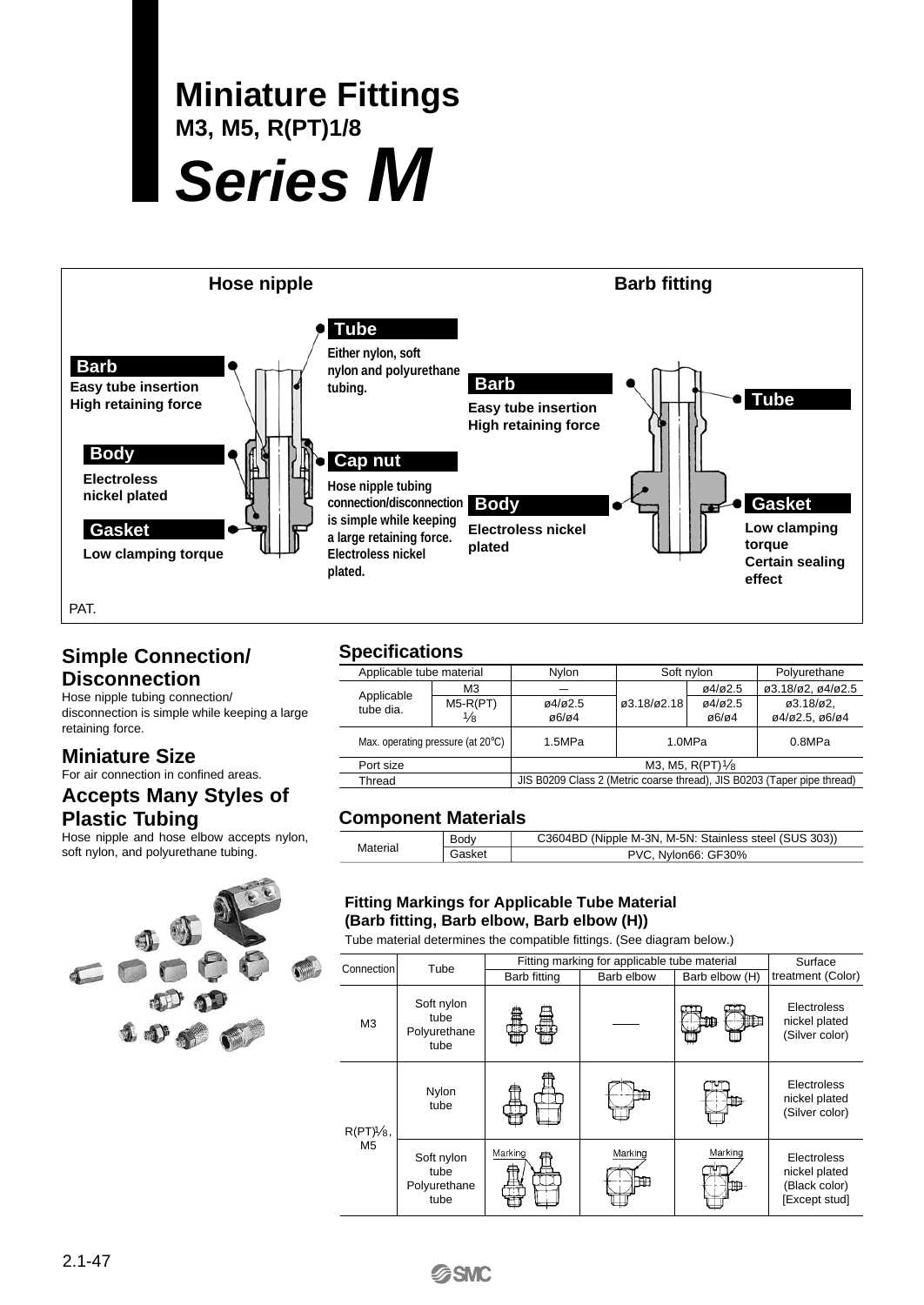# **Miniature Fittings Series M**

# **Series M3, R(PT)1/8 Series M5**

| Series/Model                  | <b>Style</b>                                 | Application                                  |                                | <b>Note</b>                                                 | Series/Model                     | <b>Style</b>                   |                                        | Application                                    | Note                                               | Series/Model | <b>Style</b>                | Application                                                                | <b>Note</b>                                |
|-------------------------------|----------------------------------------------|----------------------------------------------|--------------------------------|-------------------------------------------------------------|----------------------------------|--------------------------------|----------------------------------------|------------------------------------------------|----------------------------------------------------|--------------|-----------------------------|----------------------------------------------------------------------------|--------------------------------------------|
| <b>M-3AU-3</b>                | <b>Barb fitting</b>                          | tube                                         |                                | For soft nylon $  \varnothing$ 3.18/2.18<br>XM <sub>3</sub> | <b>M-5AN-4</b>                   | <b>Barb fitting</b>            |                                        |                                                | ø4/2.5<br>XM <sub>3</sub>                          |              | Tee                         | Both sides                                                                 | M5 female<br>$X$ M <sub>5</sub>            |
|                               |                                              | For polyure-<br>thane tube<br>For soft nylon |                                | ø3.18/2<br>XM3                                              | <b>M-5AN-6</b>                   | $P.2.1 - 50$                   | For nylon<br>tube                      |                                                | ø6/4<br>XM5                                        | $M-5T$       | $P.2.1 - 51$                | allows 90°<br>connection                                                   | female<br>XM5<br>female                    |
| <b>M-3AU-4</b>                | $P.2.1-49$ thane tube<br><b>Barb fitting</b> | and polyure-                                 | Soft                           | ø4/2.5<br>XM <sub>3</sub>                                   | <b>M-5AU-3</b>                   | <b>Barb fitting</b>            | tube                                   | For soft nylon                                 | ø3.18/2.18<br>X <sub>M5</sub>                      | M-5UL        | Universal<br>elbow          | Body<br>rotates<br>at 360°                                                 | M5 female<br>$X$ M <sub>5</sub>            |
| M-3ALU-3                      |                                              | Body                                         | nylon<br>tube                  | ø3.18/2.18<br>XM <sub>3</sub>                               |                                  |                                | For polyure-<br>thane tube             |                                                | ø3.18/2<br>XM5<br>ø4/2.5                           |              | $P.2.1 - 51$                | around the<br>stud axis                                                    | male                                       |
|                               |                                              | rotates<br>360°<br>around                    | poly-<br>urethane              | ø3.18/2<br>$X$ M <sub>3</sub>                               | <b>M-5AU-4</b><br><b>M-5AU-6</b> | $P.2.1 - 50$                   | and polyure-<br>thane tube             | For soft nylon                                 | XM5<br>ø6/4<br>XM5                                 | $M-5UT$      | Universal tee               | Body<br>rotates<br>at 360°                                                 | M5 female<br>XM5<br>female                 |
| M-3ALU-4                      | $P.2.1 - 49$                                 | the stud soft<br>axis.                       | nylon and<br>poly-<br>urethane | ø4/2.5<br>XM <sub>3</sub>                                   | M-5ALN-4                         | <b>Barb elbow</b>              | · Body rotates                         | ● For nylon tube                               | ø4/2.5<br>XM5                                      |              | $P.2.1 - 51$                | around the<br>stud axis                                                    | XM5<br>male                                |
| M-3UL                         | Universal<br>elbow                           | Body rotates<br>at 360°<br>around the        |                                | M3 female                                                   | M-5ALN-6                         | $P.2.1 - 50$                   | at 360°                                | around stud                                    | ø6/4<br>XM5                                        | $M-5J$       | <b>Extention</b><br>fitting | Solid piece<br>moves<br>fitting<br>up from                                 | M5 male<br>XM5<br>female                   |
| MЗ                            | $P.2.1 - 49$                                 | stud axis                                    |                                | X M3 male                                                   | <b>M-5ALU-3</b>                  | <b>Barb elbow</b>              | Body<br>rotates <sub>lpoly</sub> .     | soft<br>nylon                                  | ø3.18/2.18<br>XM <sub>5</sub><br>ø3.18/2           |              | $P.2.1 - 51$<br>Nipple      | workpiece<br>Fitting to                                                    |                                            |
| M-3UT                         | Universal tee                                | Body rotates<br>at 360°<br>around the        |                                | M3 female<br>X M3 female                                    | M-5ALU-4                         |                                | around<br>the<br>stud                  | at 360° urethane<br>soft<br>nylon<br>and poly- | $X$ M <sub>5</sub><br>ø4/2.5<br>$X$ M <sub>5</sub> | $M-5N$       | $P.2.1 - 51$                | workpiece<br>and fitting -<br>fitting<br>connection                        | M5 male<br>XM5 male                        |
|                               | $P.2.1 - 49$                                 | stud axis                                    |                                | X M3 male                                                   | M-5ALU-6                         | $P.2.1 - 50$                   | laxis                                  | urethane                                       | ø6/4<br>XM5                                        |              | Union nipple                | Body                                                                       | M5 male                                    |
| $M-3N$                        | <b>Nipple</b>                                | Fitting to work-<br>piece and<br>fitting     |                                | M3 male                                                     | M-5ALHN-4                        | Barb elbow (H) Body            | rotates<br>at 360° For nylon<br>around | tube                                           | ø4/2.5<br>XM5                                      | M-5UN        | $P.2.1 - 51$                | rotates<br>at 360°<br>around the<br>stud axis                              | XM5<br>male<br><b>PAT</b>                  |
|                               | $P.2.1 - 49$                                 | - fitting connec-<br>tion possible           |                                | XM3 male                                                    | M5<br>M-5ALHN-6                  | P.2.1-50 axis                  | the<br>stud                            |                                                | ø6/4<br>XM5                                        | <b>M5</b>    | <b>Bulkhead</b><br>union    | Panel                                                                      | M5 female                                  |
| $M-3P$                        | Plug                                         | To plug unused<br>M3 port                    |                                |                                                             | M-5ALHU-3                        | Barb elbow (H)                 | Body<br>rotates  poly-                 | soft<br>nylon<br>at 360° urethane              | ø3.18/2.18<br>XM5<br>ø3.18/2                       | $M-5E$       | $P.2.1 - 51$                | mount<br>connection                                                        | XM5<br>female                              |
|                               | $P.2.1 - 49$<br>Gasket                       |                                              |                                |                                                             | M-5ALHU-4                        |                                | around<br>the<br>stud<br>laxis         | soft<br>nylon and<br>poly-                     | XM5<br>ø4/2.5<br>XM5                               | $M-5ER$      | <b>Bulkhead</b><br>reducer  | Reduction<br>from Rc(PT)1/8<br>to M5 and                                   | Rc(PT)1/8<br>XM5                           |
| $M-3G$                        |                                              | To seal M3<br>thread                         |                                |                                                             | M-5ALHU-6                        | $P.2.1 - 50$<br>Hose nipple    |                                        | lurethane                                      | ø6/4<br>XM5<br>ø4/2.5                              |              | $P.2.1 - 52$<br>Manifold    | includes panel<br>mounting<br>Rc(PT)1/8 can                                | female                                     |
|                               | $P.2.1 - 49$                                 |                                              |                                |                                                             | $M-5H-4$<br>M-5H-6               | $\frac{1}{2}$<br>a N           | For nylon, soft<br>urethane tube       | nylon, and poly-                               | XM5<br>ø6/4                                        | <b>M-5M</b>  |                             | be diverted in<br>up to 9, M5<br>stations,<br>includes panel<br>or bracket | Rc(PT)1/8<br>XM5<br>female<br>(9 stations) |
| Series/Model                  | <b>Style</b><br><b>Barb fitting</b>          | Application                                  |                                | Note<br>ø4/2.5 X                                            |                                  | $P.2.1 - 50$<br>Hose elbow     |                                        |                                                | XM5<br>ø4/2.5                                      |              | $P.2.1 - 52$<br>Reducer     | mounting<br>For reducing                                                   |                                            |
| M-01AN-4<br>M-01AN-6          |                                              | For nylon tube                               |                                | R(PT)1/8<br>ø6/4 X                                          | <b>M-5HL-4</b><br>M-5HL-6        |                                | ·For nylon,                            | soft nylon, and<br>polyurethane                | XM5<br>ø6/4                                        | $M-5B$       | bushing                     | Rc(PT)1/8<br>female to<br>M5 female                                        | Rc(PT)1/8<br>XM5<br>female                 |
| M-01AU-4<br>R                 | $P.2.1 - 49$<br><b>Barb fitting</b>          | For soft nylon                               |                                | R(PT)1/8<br>ø4/2.5 X<br>R(PT)1/8                            | <b>M-5HLH-4</b>                  | $P.2.1 - 51$<br>Hose elbow (H) | tube<br>at 360°                        | $\bullet$ Body rotates<br>around the           | XM5<br>ø4/2.5<br>XM5                               | M-5P         | P.2.1-52<br>Plug            | To plug<br>unused                                                          |                                            |
| (PT)<br><b>Ve</b><br>M-01AU-6 | $P.2.1 - 49$                                 | and polyurethane<br>tube                     |                                | ø6/4 X<br>R(PT)1/8                                          | <b>M-5HLH-6</b>                  | $P.2.1 - 51$                   | stud axis                              |                                                | ø6/4<br>XM5                                        |              | $P.2.1 - 52$<br>Gasket      | M5 port<br>To seal M5                                                      | Material:                                  |
| M-01H-4                       | Hose nipple                                  | For nylon, soft                              |                                | ø4/2.5 X<br>R(PT)1/8                                        |                                  | <b>Elbow</b>                   |                                        | One-sided 90°                                  | M5 female                                          | M-5G1        | $P.2.1 - 52$<br>Gasket (H)  | thread<br>M-5AL□-6                                                         | <b>PVC</b>                                 |
| M-01H-6                       | $P.2.1 - 49$                                 | nylon and poly-<br>urethane tube             |                                | ø6/4 X<br>R(PT)1/8                                          | $M-5L$                           | P.2.1-51                       | elbow                                  |                                                | XM5<br>female                                      | M-5GH        | P.2.1-52                    | M-5ALH□-6<br>M-5HL-4, 6<br>M-5HLH-4, 6                                     | Material:<br>Nylon66<br>GF30%              |

**Clean Room**

**K**

**M**

**H**

**D**

**MS**

**T**

**LQ**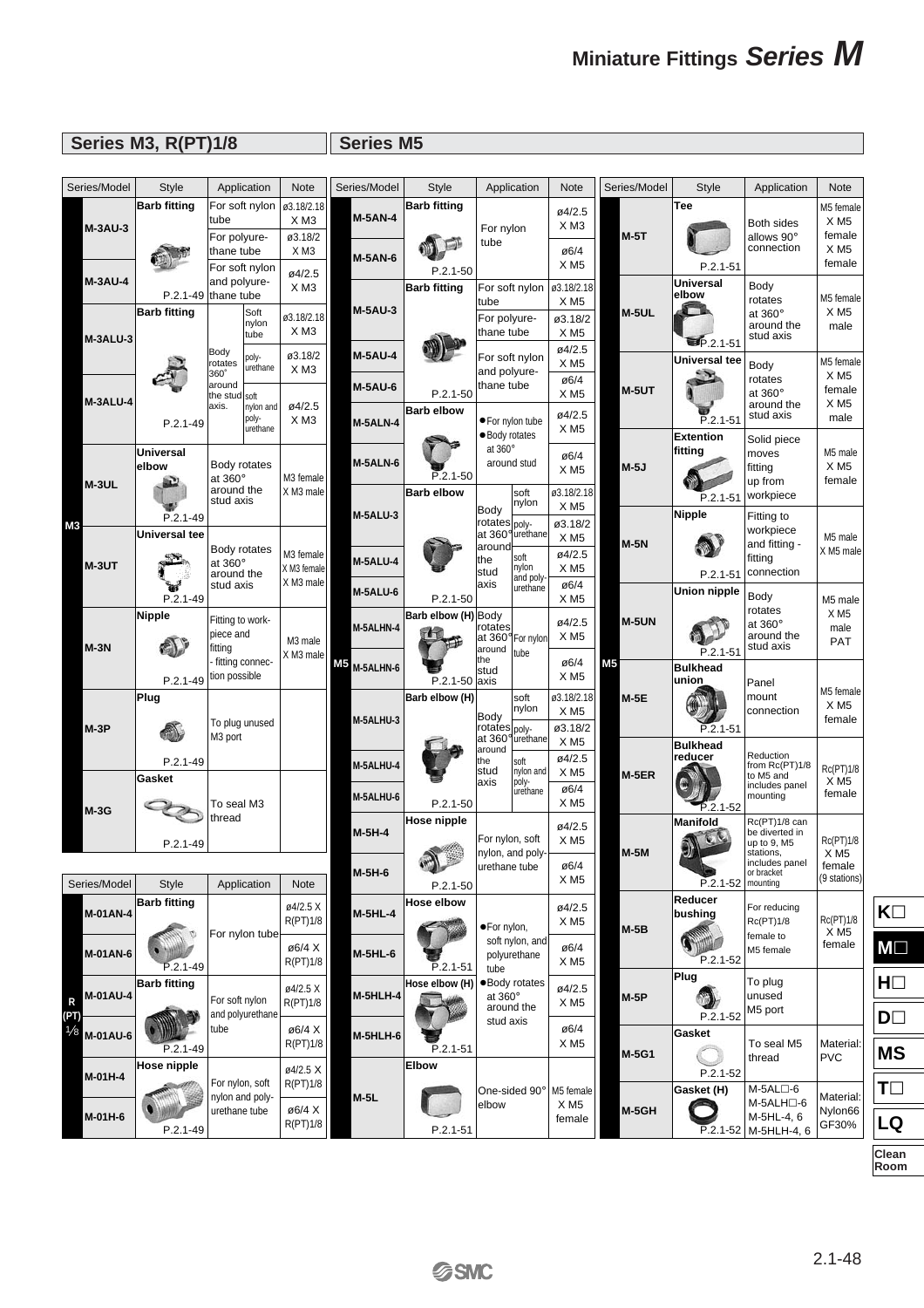# **Series M**



# **Series R(PT)1/8**

**Barb fitting for nylon tube, soft tube: M-01A-4, -6**

| Tube       | Part No.        | A  | В | øC  | Effective<br>area (mm <sup>2</sup> ) | Weight<br>(g) |
|------------|-----------------|----|---|-----|--------------------------------------|---------------|
| Nylon tube | <b>M-01AN-4</b> | 16 | 5 | 1.8 | 2.1                                  | 6.4           |
|            | <b>M-01AN-6</b> | 18 |   | 2.5 | 4.0                                  | 6.6           |
| Soft tube  | <b>M-01AU-4</b> | 16 | b | 1.8 | 2.1                                  | 6.5           |
|            | <b>M-01AU-6</b> | 18 |   | 2.5 | 4.0                                  | 6.7           |
|            |                 |    |   |     |                                      |               |



# **Hose nipple: M-01H-4, -6**

| Part No.  |      |     | øC  | øD  | Effective<br>area (mm <sup>2</sup> ) | Weight<br>(g) |
|-----------|------|-----|-----|-----|--------------------------------------|---------------|
| $M-01H-4$ | 19.5 | 8.5 | 1.8 | 6.5 | ົາ<br><u>.</u>                       |               |
| M-01H-6   | 20.5 | 9.5 | w   | 8.5 | 5.5                                  | .             |



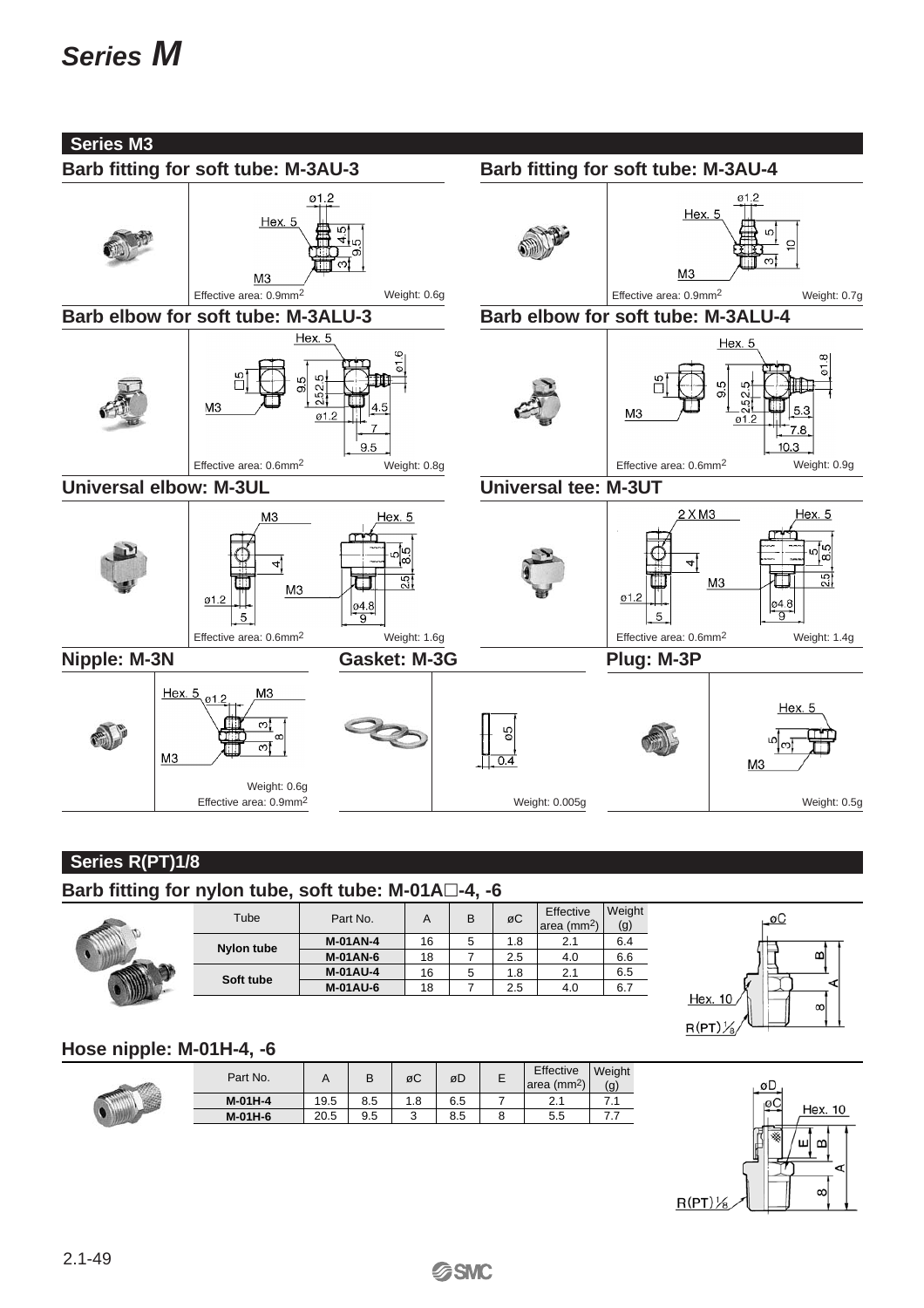#### **Series M5**

## **Barb fitting for nylon tube: M-5AN-4, -6**

| ١<br>i. |  |
|---------|--|

| Part No.       | A  | B | øC  | Effective<br> area (mm <sup>2</sup> ) | <b>Weight</b><br>(g) |  |
|----------------|----|---|-----|---------------------------------------|----------------------|--|
| $M-5AN-4$      | 12 |   | 1.8 |                                       | 1.6                  |  |
| <b>M-5AN-6</b> | 14 |   | 2.5 | 4.0                                   |                      |  |

#### **Barb fitting for soft tube: M-5AU-3, -4, -6**

| Part No.       | Α    | B   | øC  | Effective<br> area (mm <sup>2</sup> ) | Weight<br>(g) |
|----------------|------|-----|-----|---------------------------------------|---------------|
| $M-5AU-3$      | 11.5 | 4.5 | 1.6 | 1.7                                   | 1.5           |
| <b>M-5AU-4</b> | 12   |     | 1.8 | 2.1                                   | 1.6           |
| <b>M-5AU-6</b> | 14   |     | 2.5 | 4.0                                   | 1.8           |



m



#### **Barb elbow for nylon tube: M-5ALN-4, -6 Barb elbow for soft tube: M-5ALU-3, -4, -6**



| Part No.        | A    | B    | C   | øD  | Effective<br>area ( $mm2$ ) | Weight<br>(g) |
|-----------------|------|------|-----|-----|-----------------------------|---------------|
| <b>M-5ALN-4</b> | 13   | 9    | 5   | 1.8 | 1.4                         | 4.0           |
| M-5ALN-6        | 15   | 11   | 7   | 2.5 | 2.4                         | 4.4           |
| M-5ALU-3        | 12.5 | 8.5  | 4.5 | 1.6 | 1.1                         | 4.0           |
| <b>M-5ALU-4</b> | 13.3 | 9.3  | 5   | 1.8 | 1.4                         | 4.1           |
| M-5ALU-6        | 15.3 | 11.3 |     | 2.5 | 2.4                         | 4.5           |



#### **Barb elbow for nylon tube: M-5ALHN-4, -6 Barb elbow for soft tube: M-5ALHU-3, -4, -6**



| Part No.  | A    | B    | C   | øD  | Effective<br>area (mm <sup>2</sup> ) | Weight<br>(g) |
|-----------|------|------|-----|-----|--------------------------------------|---------------|
| M-5ALHN-4 | 12   | 8.5  | 5   | 1.8 | 1.4                                  | 3.2           |
| M-5ALHN-6 | 14   | 10.5 | 7   | 2.5 | 2.4                                  | 3.7           |
| M-5ALHU-3 | 11.5 | 8    | 4.5 | 1.6 | 1.1                                  | 3.2           |
| M-5ALHU-4 | 12.3 | 8.8  | 5   | 1.8 | 1.4                                  | 3.3           |
| M-5ALHU-6 | 14.3 | 10.8 |     | 2.5 | 2.4                                  | 3.9           |





 $M<sub>5</sub>$ 



| Part No. |      | B   | øD  | øE  | Effective<br>area (mm <sup>2</sup> ) | Weight<br>(g) |
|----------|------|-----|-----|-----|--------------------------------------|---------------|
| $M-5H-4$ | 15.5 | 8.5 | 1.8 | 6.5 | 2. I                                 | 2.7           |
| $M-5H-6$ | 16.5 | 9.5 | 2.5 | 8.5 | 4.0                                  | 3.9           |



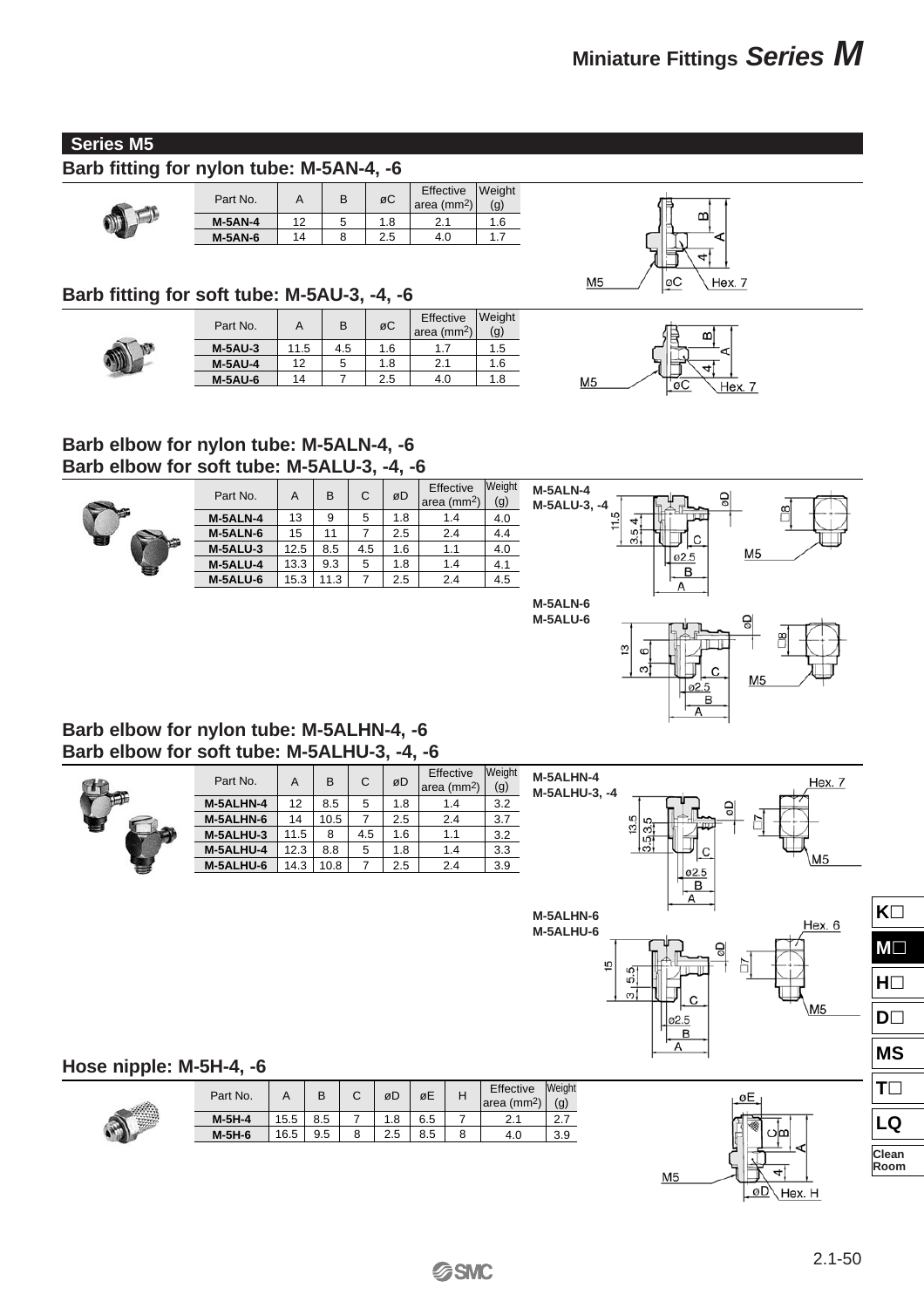#### **Series M5**

#### **Hose elbow: M-5HL-4, -6**

| Part No.  |      | В         |     | øE  | øF  | Effective $\begin{pmatrix} W \\ m \end{pmatrix}$ | Weight<br>(g) |
|-----------|------|-----------|-----|-----|-----|--------------------------------------------------|---------------|
| $M-5HL-4$ |      | 16.5 12.5 | 8.5 | 1.8 | 6.5 |                                                  |               |
| $M-5HL-6$ | 17.5 | 13.5      | 9.5 |     |     |                                                  |               |
|           |      |           |     |     |     |                                                  |               |



#### **Hose elbow: M-5HLH-4, -6**

| Part No.        |        | B          | C   |   | øE               | 0F  |     |    |   | Effective<br> area (mm <sup>2</sup> ) | Weight<br>(g) |
|-----------------|--------|------------|-----|---|------------------|-----|-----|----|---|---------------------------------------|---------------|
| <b>M-5HLH-4</b> | 15.5   | 12         | 8.5 |   | 1.8 <sub>1</sub> | 6.5 | 5.5 | 15 |   | 1.4                                   | 4.5           |
| M-5HLH-6        | 17.51. | $13.5$ 9.5 |     | 8 | 2.5              | 8.5 |     | 16 | 8 | 2.4                                   | 6.6           |
|                 |        |            |     |   |                  |     |     |    |   |                                       |               |

 $\overline{\mathsf{M5}}$ 

Hex. 7

 $\frac{1}{2}$  $\overline{1}$ 





#### **Universal tee: M-5UT**



**Tee: M-5T**



### **Nipple: M-5N**





#### **Bulkhead union: M-5E**





 $\overline{7}$ 

**Universal elbow: M-5UL**



**Extension fitting: M-5J**



**Universal nipple: M-5UN**



**Elbow: M-5L**

Weight: 3.6g